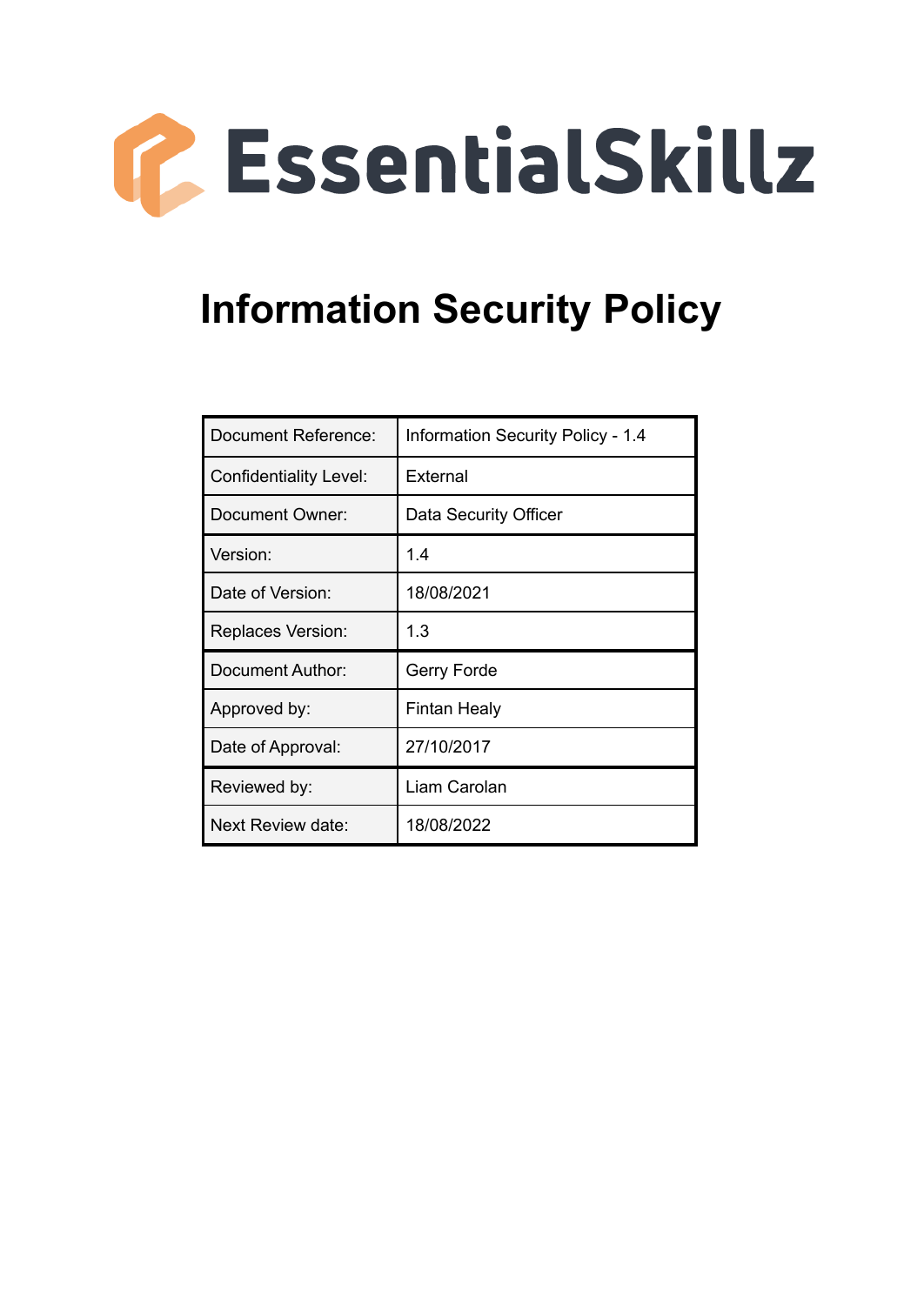# Revision History

| Version | Date       | Revision<br>Author   | <b>Summary of Changes</b>         |
|---------|------------|----------------------|-----------------------------------|
| 1.2     | 27/01/2017 | Gerry Forde          | Published V1.2                    |
| 1.3     | 07/09/2020 | <b>Jack Rawlings</b> | Moved to new template and updated |
| 1.4     | 18/08/2021 | Liam Carolan         | Update for clarity in 4.0         |

### **Distribution**

| Location/Holders               | Updated/Notified by    |
|--------------------------------|------------------------|
| Live Documents Drive           | Data Security Officer  |
| Update on Internal Training    | <b>General Manager</b> |
| <b>EssentialSkillz Website</b> | Data Security Officer  |

### Approval

| Name:      | <b>Fintan Healy</b>             |
|------------|---------------------------------|
| Role:      | <b>Chief Operations Officer</b> |
| Signature: | Fintan Healy                    |
| Date:      | 27/10/2017                      |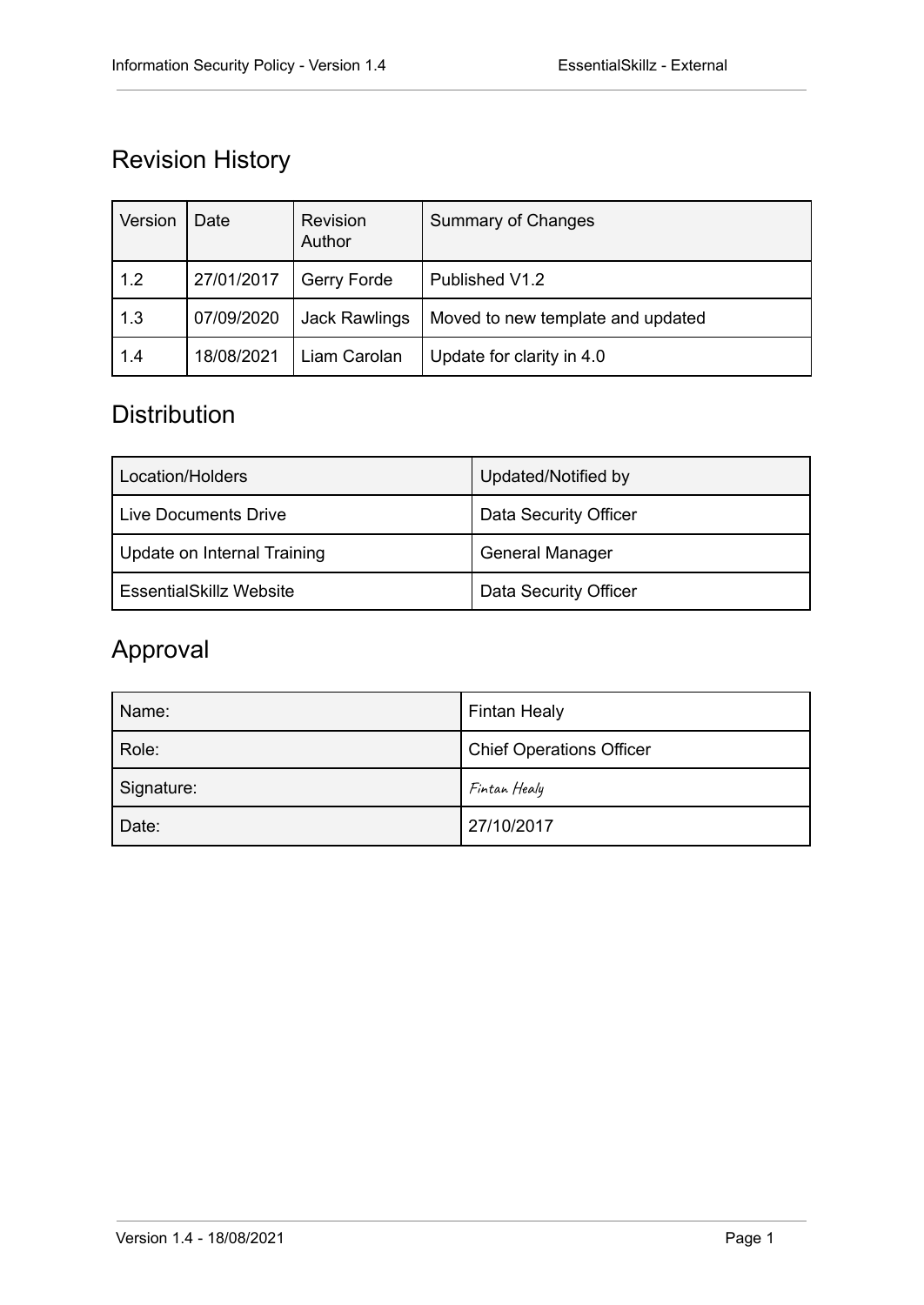# **Table of Contents**

| 1.0 Introduction                             | $\mathbf{3}$   |
|----------------------------------------------|----------------|
| 1.1 Purpose                                  | 3              |
| 1.2 Scope                                    | 3              |
| 1.3 Users                                    | 3              |
| <b>2.0 Reference Documents and Resources</b> | 4              |
| 3.0 Information Security Policy              | 5              |
| 3.1 CIA Triad                                | 5              |
| 3.2 Objectives                               | 6              |
| 3.3 Definitions                              | 6              |
| <b>4.0 Responsibilities</b>                  | 7              |
| 4.1 Responsibility Ownership overview        | $\overline{7}$ |
| 5.0 Validity and Document Evaluation         | 8              |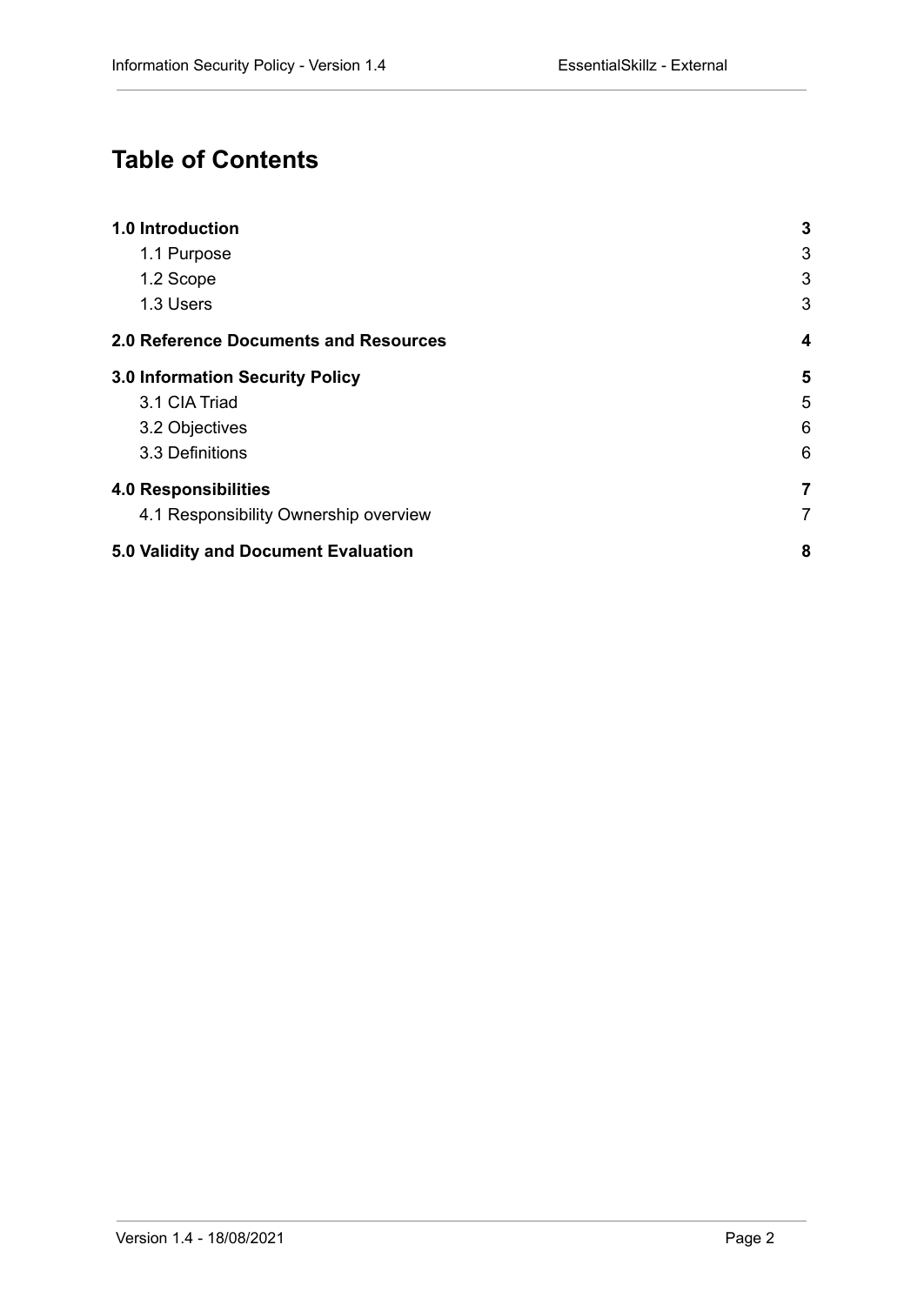### <span id="page-3-0"></span>1.0 Introduction

EssentialSkillz provides a hosted Health & Safety training and self assessment system for our customers. As such we recognise the vital importance that robust information security management provides for both our own business and for data we store on behalf of our customers.

#### <span id="page-3-1"></span>1.1 Purpose

This document defines EssentialSkillz policy on Information Security, and will thus provide a framework on which company policies, procedures and operations will be based.

#### <span id="page-3-2"></span>1.2 Scope

This policy applies to:

- All staff, contractors and third parties involved in processing EssentialSkillz information
- All information assets owned or managed by the organisation
- Access rights and controls to information
- Security of services and information systems
- Business continuity and disaster recovery of information
- Appropriate controls to meet regulatory, legislative and contractual requirements
- Framework for third parties and Essentialskillz staff to adhere to
- Promotion of security and quidance and advice where appropriate
- Processes to deal with security breaches

#### <span id="page-3-3"></span>1.3 Users

Users of this document are all employees of EssentialSkillz. It is an *External* facing document and may be shared with clients and other external bodies.

It will also be available publicly on [www.essentialskillz.com](http://www.essentialskillz.com)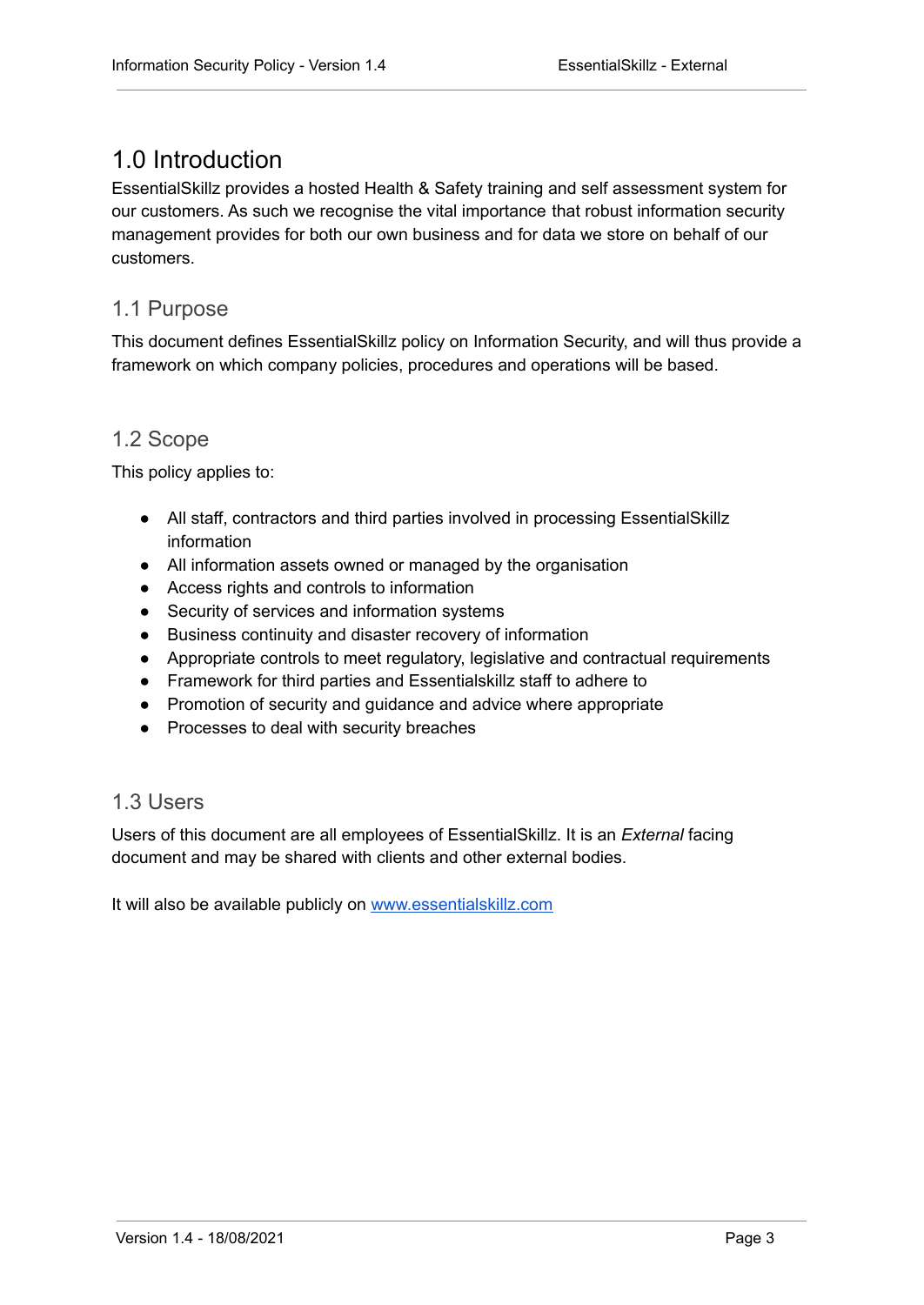# <span id="page-4-0"></span>2.0 Reference Documents and Resources

● No linked documents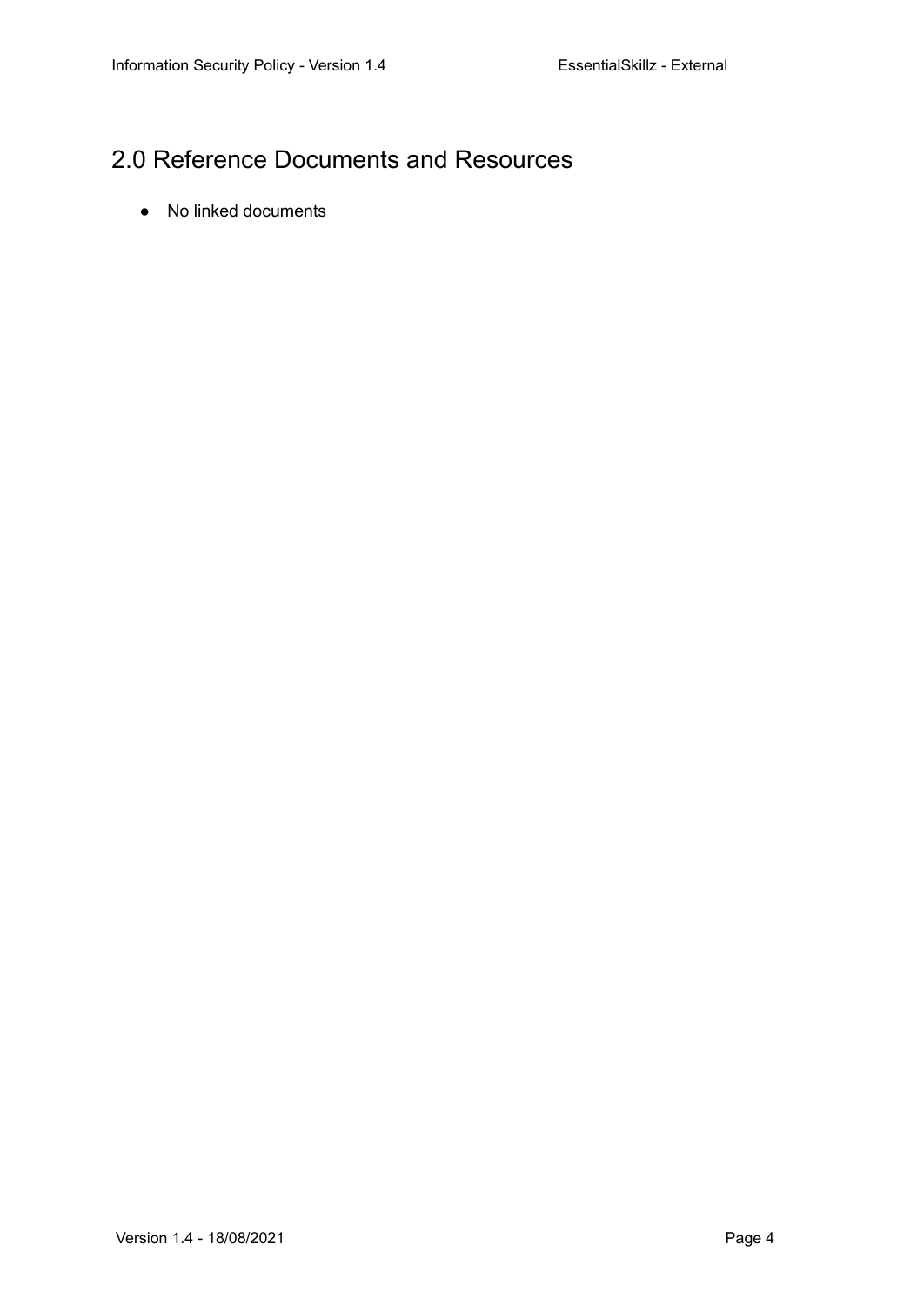### <span id="page-5-0"></span>3.0 Information Security Policy

This policy is applicable to EssentialSkillz full time and temporary employees, third party contractors and consultants (hereafter referred to as "Staff"). Management is fully committed to information security and agrees that all staff or any other person working on behalf of EssentialSkillz has important responsibilities to continuously maintain the security and privacy of company data.

This Information Security Policy and our Information Security Management System (ISMS) encompasses all systems, automated and manual, for which EssentialSkillz has administrative responsibility, including systems managed or hosted by third parties on behalf of the company. This policy and applies to information in all forms, including but not limited to paper and electronic formats, created or used in support of business activities of the company. This policy must be communicated to all staff that have access to or manage company information.

Additional specific policies published by EssentialSkillz, which are associated with this policy, provide specific details for compliance with this Information Security Policy and our ISMS. Published policies reflect current practices and will be periodically reviewed and updated as necessary to meet changes in business needs, regulations, or changes in technology implemented or supported by EssentialSkillz.

EssentialSkillz is committed to working towards the establishment of a robust Information Security Management System (ISMS) that maps to ISO 27001. Our policy framework is currently certified IASME Governance (self-assessed).

We are also committed to the continual improvement of Information Security at EssentialSkillz and will continue to put in place policies and safeguards to further enhance the robust approach to Information and Data security within our business

### <span id="page-5-1"></span>3.1 CIA Triad

This security policy is a component part of the overall set of policies EssentialSkillz have in place to ensure the preservation of data in line with the C-I-A triad:

- **Confidentiality:** Ensuring that information is accessible only to those authorised to have access
- **Integrity:** Safeguarding the accuracy and completeness of information and processing methods
- **Availability:** Ensuring that authorised users have access to information and associated assets when required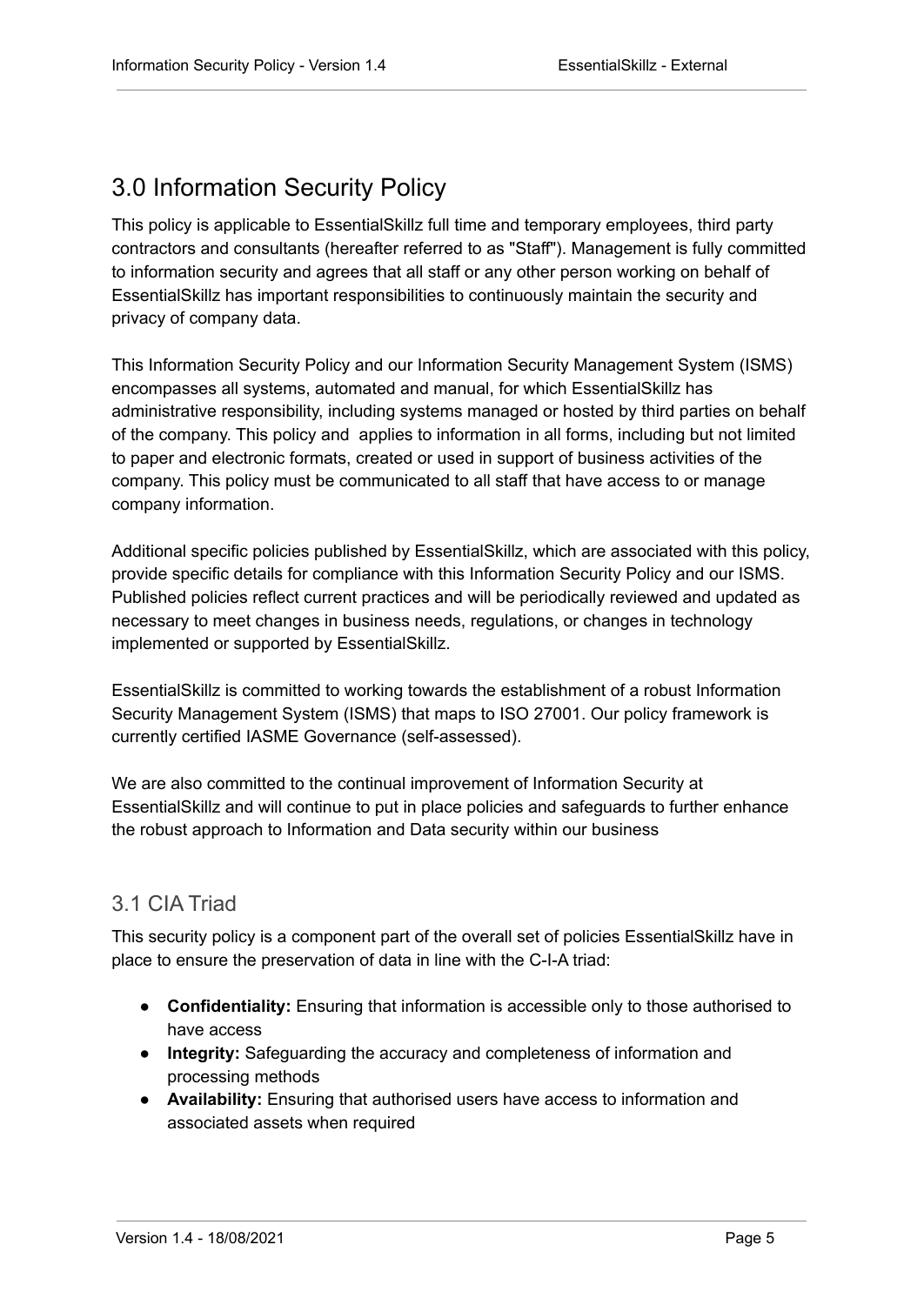#### <span id="page-6-0"></span>3.2 Objectives

This Information Security Policy sets the direction, gives guidance, and defines requirements for information security processes and actions within EssentialSkillz which all staff must adhere to.

The primary objectives are to:

- meet all regulatory requirements including but not limited to GDPR
- effectively manage the risk of exposure or compromise to EssentialSkillz resources
- communicate the responsibilities of EssentialSkillz staff for the protection of information
- establish a secure and resilient processing environment
- provide security controls for internally developed software to protect unauthorized access, tampering or programming errors
- provide a formal incident management process
- promote and increase the awareness of information security

#### <span id="page-6-1"></span>3.3 Definitions

**Authorisation**: The function of establishing an individual's privilege levels to access and/or handle information.

**Unauthorised access**: Looking up, reviewing, copying, modifying, deleting, analyzing or handling information without proper authorisation and legitimate business need.

**EssentialSkillz Information**: Information that EssentialSkillz collects, possesses or has access to regardless of its source. This includes information contained in hard copy documents or other media, communicated over voice or data networks, or exchanged in conversation.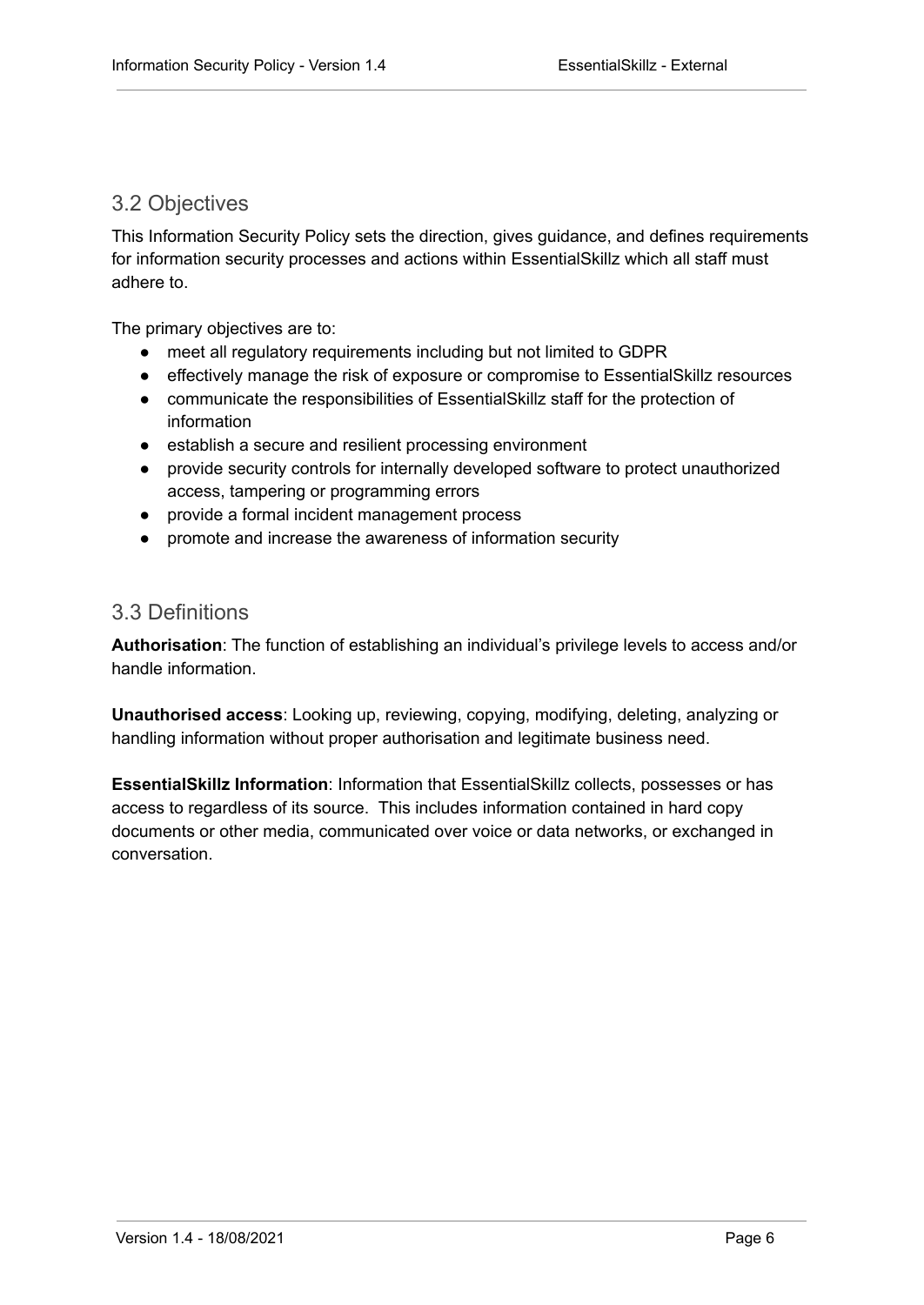### <span id="page-7-0"></span>4.0 Responsibilities

Ultimate responsibility for the execution of this policy rests with the Head of Operation and the Data Security Officer.

The Head of Operations, assisted by the Data Security Officer, is responsible for the production and maintenance of:

- EssentialSkillz security policies;
- Controls to enforce these policies;
- Guidance on the implementation and maintenance of these controls.

All breaches of information security will be reported to the Data Security Officer, and will be investigated by appropriate staff.

It is the responsibility of all staff, contractors and visitors to adhere to this policy and all EssentialSkillz policies, procedures and statements. Failure to comply with this policy, the policies that constitute our ISMS, or other policies (eg health and safety, human resources) could lead to disciplinary procedures.

Management and Team Leads are responsible for implementing the policy within their areas of responsibility, and for ensuring the adherence of their reporting staff to the policy.

EssentialSkillz reserves the right to inspect any data stored on its computer or telecommunication systems, or transmitted or received via the organisation's networks, in the course of investigating security incidents, or safeguarding against security threats.

#### <span id="page-7-1"></span>4.1 Responsibility Ownership overview

| <b>Responsibility</b>                                                                                          | Owner                                                                   |
|----------------------------------------------------------------------------------------------------------------|-------------------------------------------------------------------------|
| Execution and Sponsorship of this policy.                                                                      | <b>Head of Operations</b>                                               |
| Production, maintenance, controls and guidance of this<br>policy.                                              | Data Security Officer                                                   |
| Protection of information systems and assurance that<br>security processes and controls have been carried out. | Information system owner<br>(Head of Department managing<br>the system) |
| Initiation, coordination and investigation of potential<br>breaches in policy.                                 | Data Security Officer                                                   |
| Ensuring staff have an awareness of and put<br>appropriate controls in place to adhere to the policy.          | Management and Team Leads                                               |